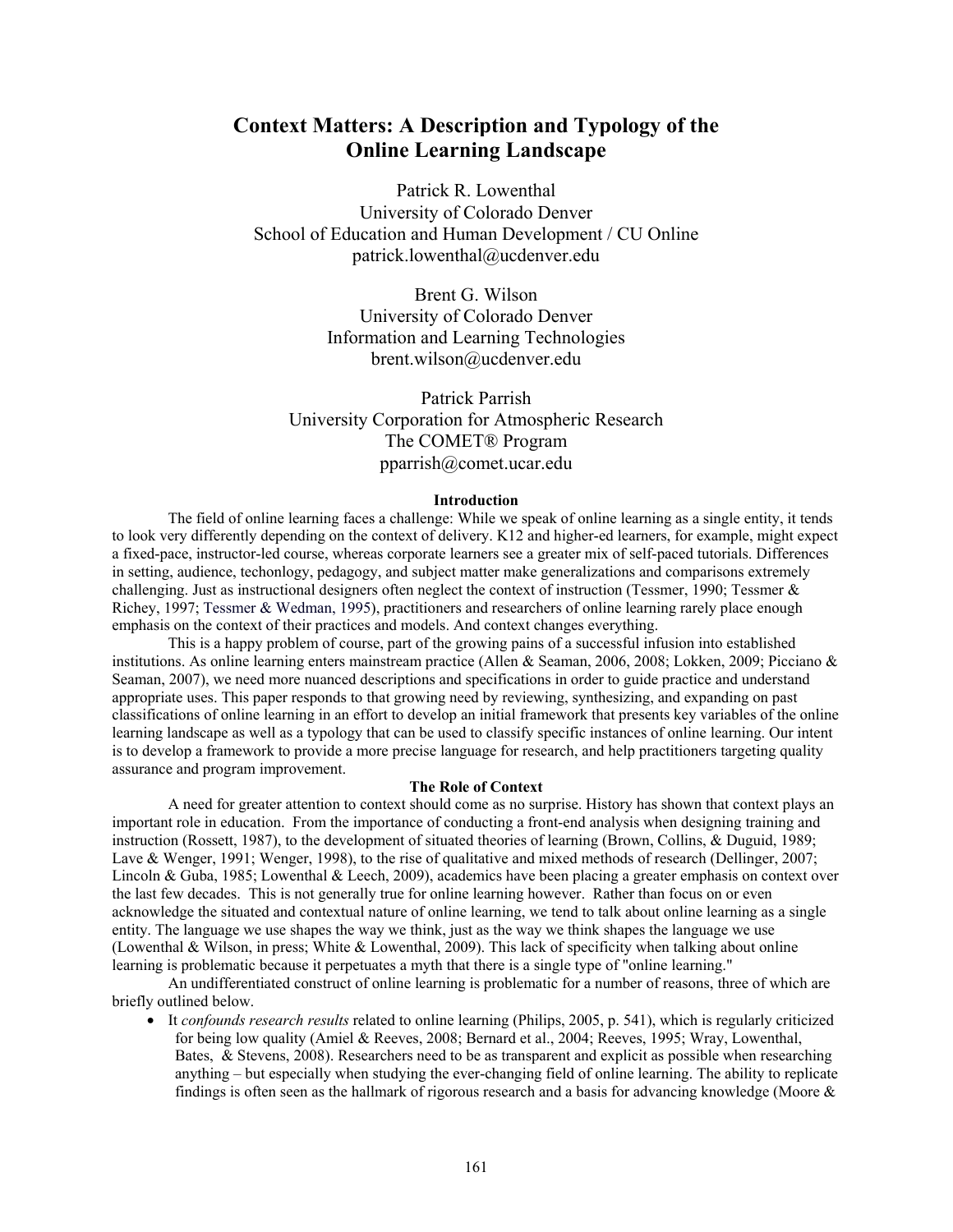Anderson, 2003). However, the lack of precision, explicitness, and agreement in the language we use to talk about, think about, and describe online learning makes this very difficult.

- It *confuses practitioners* by glossing over key differences in practice. While we continue to hear about how much online learning is growing each year, comparatively speaking, we tend to hear very little about online attrition and the difficulties encountered by students. Research suggests that attrition in online learning is higher than traditional face-to-face programs (Carr, 2000; Phipps & Merisotis, 1999; Willging & Johnson, 2004). Attrition, retention, and student persistence are complex issues that are difficult to study (Hagedorn, 2005) and overall research on attrition in online learning is relatively new (Shea & Bidjerano, 2008, p. 346). Therefore, there is a great deal we do not know about why some students drop out of online courses. Part of the reason may be the broad and often inaccurate assumptions of what online learning entails, when in fact students find themselves in a wide vary of online experiences when taking courses online.
- It likely influences *how faculty and instructional designers design online courses*. For instance, the overall popularity of asynchronous online learning environments coupled with past experience, leads faculty and instructional designers (especially in higher education spaces) to have a certain conception of "online learning." This conception is of a primarily (if not exclusively) asynchronous learning experience which then influences and possibly restricts the type of instructional activities they design.

Online learning manifests itself in many different ways and these differences need to be more consistently acknowledged, discussed, and valued. While dissertations might include thick descriptions of the context and type of online learning, journal articles (possibly due to restrictive word limits) often lack this type of rich and extremely important detail. We contend that when online learning is taken "out of context," we tend to have problems like those previously mentioned among researchers, practitioners, and students.

# **Background - Different Ways of Describing Online Learning**

 In the following section, we review and synthesize some common distinctions and characterizations made about online learning. These core concepts are later included in a list of key variables of online learning that researchers and practitioners alike should consider and serve as the basis of our initial proposed typology. Synchronous vs. Asynchronous

 Perhaps the earliest distinction made about online learning was between synchronous forms and asynchronous forms of online learning (Hrastinski, 2008). Simply put, synchronous learning requires the instructor and learner to be online at the same time to communicate and engage in instructional activities, whereas asynchronous learning allows instructors and learners to be online at different times, or proceed in an entirely selfpaced mode with no instructor presence (Horton, 2006; Salmon, 2003). This distinction was especially useful with the rise of email, bulletin boards, and threaded discussion tools – contrasted with broadcast forms of delivery.

The reality though is that most online learning these days – especially in K-12 and Higher Education spaces – is mediated by Learning Management Systems (LMSs), which now come standard with both synchronous and asynchronous communication tools. While asynchronous activities still dominate online learning these days (Parry, 2009; WCET, 2009), increasingly online courses include a mix of synchronous and asynchronous activities (Salmon, 2003). Even when an instructor does not include any synchronous learning activities per se, he or she might use a chat tool to hold set office hours. Thus, it may be unproductive to characterize a course as simply being either synchronous or asynchronous, when in fact a mix of elements are used. Instructor Led vs. Learner Led

 Another commonly used way to characterize and differentiate online learning is to focus on the pacing of the course and the degree to which a learner can control the pacing of the course. This is often referred to as instructor led vs. learner led (e.g., DeRouin, Fritzsche, & Salas, 2004; Horton, 2006) or group-paced vs. self-paced (e.g., Brandon, 2007). Instructor led is used to describe a typical college course in which an instructor facilitates an online course (often self-designed and produced) with a group of students. Such a course would typically fall on a traditional semester schedule in a asynchronous environment. In instructor led courses, learners are expected to complete the course according to the instructor's predefined guidelines which typically include set deadlines. This structure often prevents a student from working ahead at his or her own pace (Horton, 2006). Learner led on the other hand is used to describe online learning environments in which the learner can proceed at his or her own pace (Horton, 2006). This typically takes place in workplace education rather than K-12 and postsecondary settings; however all levels of formal education have examples of learner led offerings.

While this differentiation is useful, some issues remain. First, while some courses are truly instructor led, very few full courses are completely learner led or self-paced. The typical college self-paced course, for example, must be completed during a traditional semester timeframe. Further, many learner-led online learning environments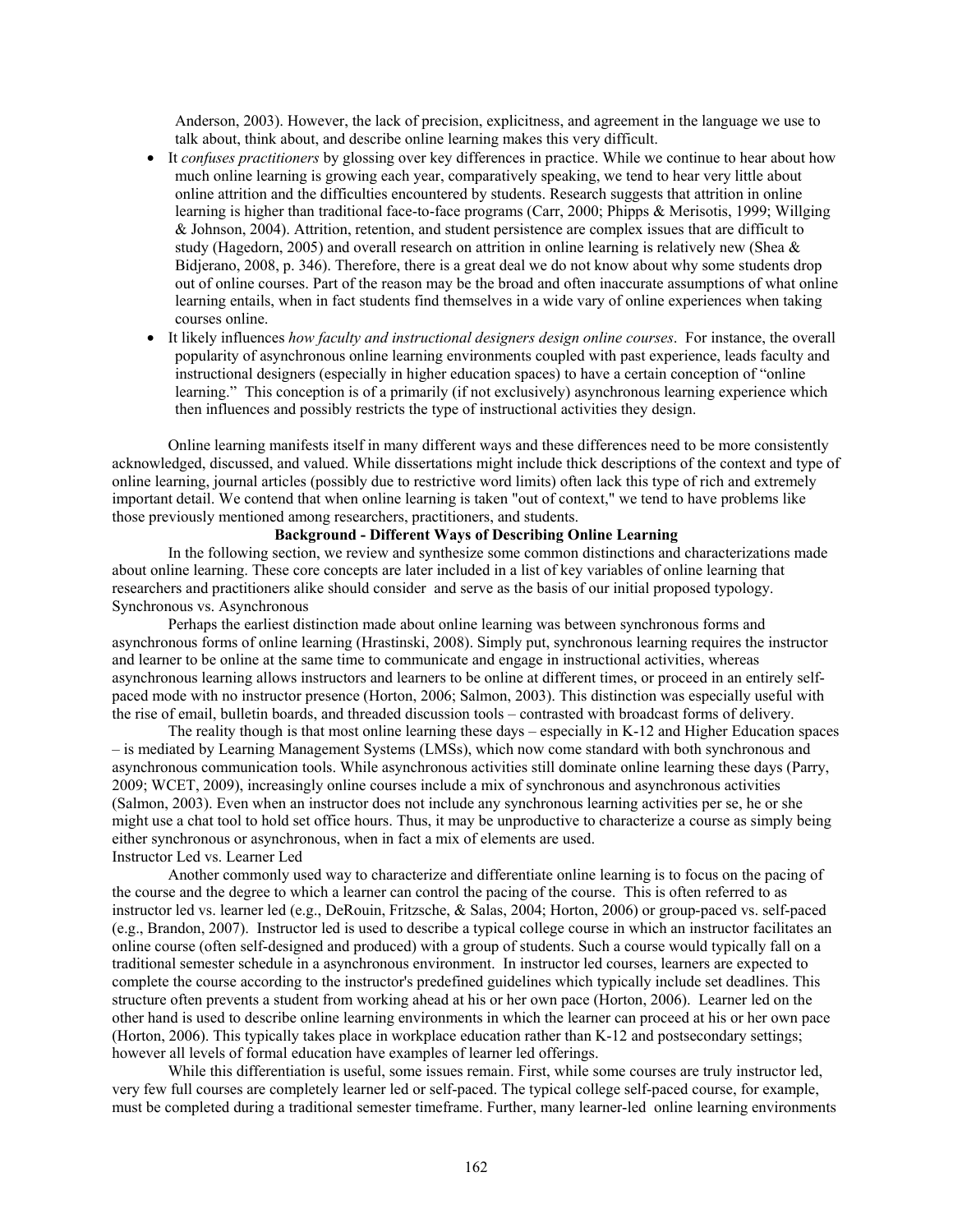might have an instructor or facilitator (even if only in a tutorial role) just as many instructor led online learning environments might allow a learner to proceed at his or her own pace.

Harasim's Typology

 Harasim, first in 2000 and later in 2006 – while not specifically setting out to develop a typology – offered an early description of the diversity that exists across the online learning landscape. She first differentiates between three types of online learning:

- *Online collaborative learning* is a common method used by institutions of higher education; it involves using asynchronous, synchronous, or a combination of the two, forms of communication to bring a group of students and teacher together.
- *Online distance education*, on the other hand, is essentially a correspondence or independent study course that uses technology (e.g., email) for students to access course materials and turn in assignments. This type of online learning is used by K-12 and post-secondary institutions. It is essentially a one-to-one or one-tomany model.
- *Online computer-based training* "refers to the use of the web for access to online courseware or individualized learning modules. There is typically neither peer collaboration nor communication with an instructor or tutor" (Harasim, 2006, p. 63). This is often the preferred method of online learning in corporate and workplace spaces, adding the flexbility needed for on-the-job and just-in-time learning.

# *Different Types of Education*

 Citing the work of Coombs and Ahmed (1974, as cited in Harasim, 2006), Harasim places these online learning types within three different types of education:

- *Formal* education refers to traditional education completed typically in P-16 environments for credit and credentialing.
- *Non-formal* education refers to the type of education often described as professional development, completing as part of one's job duties.
- *Informal* education refers to the specific lifelong learning individuals take part in throughout their life. Informal learning lacks the "deliberate instructional and programmatic emphases in formal and non-formal education" (Harasim, 2006, p. 63).

# *Different Roles of Online Learning*

 Finally, whether a course is formal or non-formal, the particular role of online learning in a course can vary greatly. Harasim (2006) uses three categories:

- *Adjunct* mode is when online learning activities are used only to supplement a course.
- *Mixed (blended)* mode is when online activities are used as a significant part of a course.
- *Totally online* mode describes courses in which the majority (if not all) of the course activities are done online (p. 64).

 It's no surprise that Harasim, an early pioneer in the field of online teaching and learning (see Harasim, 1986, 1987, 1990, 1993; Harasim & Johnson, 1986; Harasim et al., 1995), has developed a very helpful description of the online learning landscape. However, some continuing issues remain. For instance, even within online collaborative learning, very important differences may exist. Further, the rise in popularity and access of online conferencing applications has aided in the rise of the webinar, a form of learning activity in its own right. iNACOL's Classification of Online Teaching and Learning

 A recent classification of online learning has been developed by the International Association of K-12 Online Learning or iNACOL. iNACOL's brief (Cavanaugh et al., 2009) "examines some of the aspects of online teaching, specifically those related to communication and interaction" (p. 4). An entire section of the brief focuses on characteristics of online teaching. In order to understand the range of virtual school models, they decided to survey and then describe each virtual K-12 school's instructional pacing, course design, delivery technology, instructor role, and teacher requirements (Cavanaugh et al. 2009). The additional considerations below give body to an emerging framework for online learning.

- *Instructional pacing*. Does the virtual course follow the traditional school schedule? Other options would be: does not have a formal schedule, includes a required or suggested pacing chart, or does not follow any specific pace.
- *Course design* describes whether a virtual school uses vendor produced courses as is, with modification, or whether they locally develop their courses (individually or by a curriculum committee).
- *Delivery technology* refers to whether the course relies on synchronous video, synchronous classroom software, asynchronous software, or blended.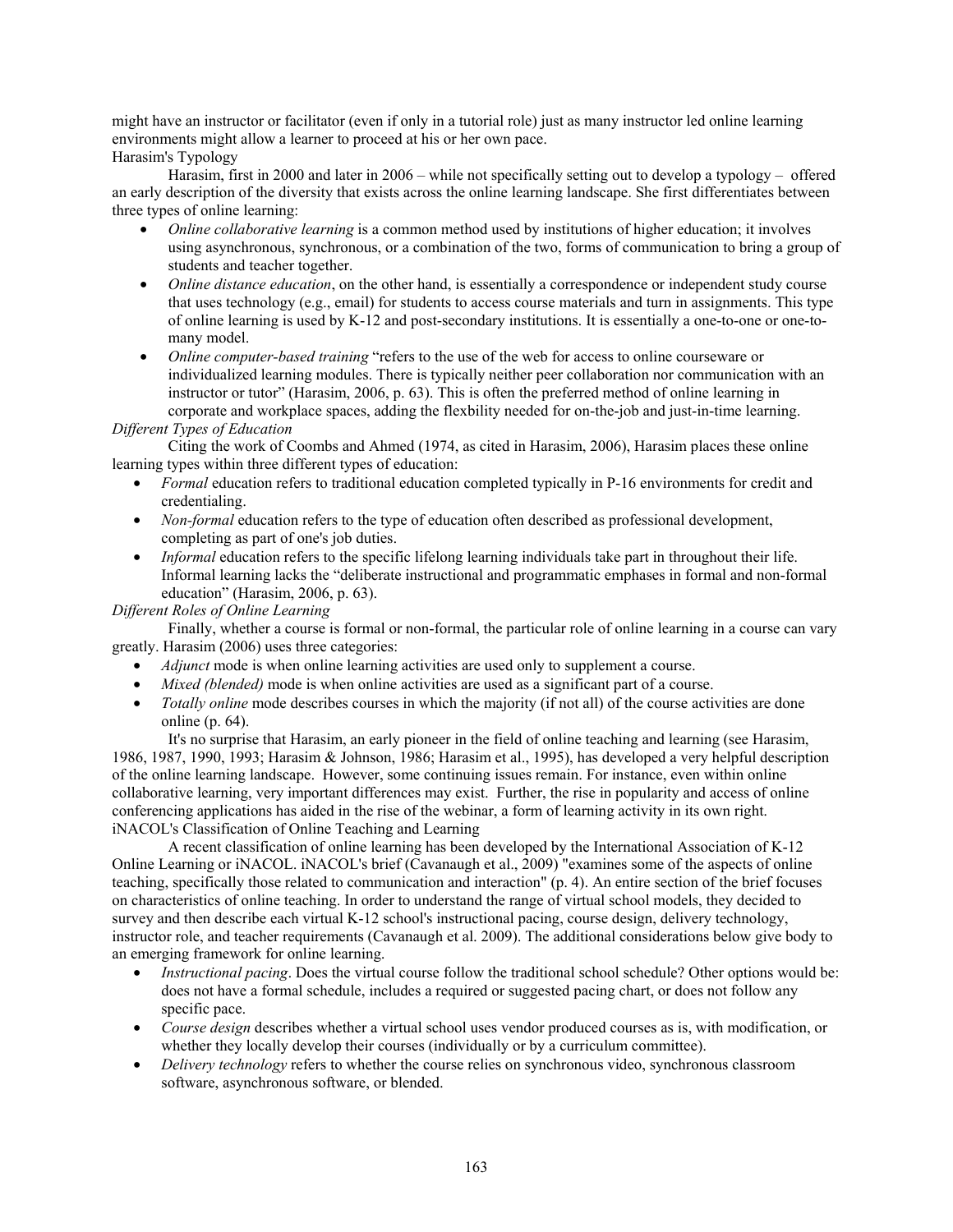- *Instructor role* touches on whether the instructor provides instruction primarily synchronously, provides synchronous supplemental instruction, provides asynchronous primary instruction, leads discussion, evaluates non-graded activities, and/or evaluates graded activities.
- *Communication* focuses on the type of teacher-to-student and student-to-student communication required. Options include requiring email, discussion forum, instant messaging, synchronous, and in-person communication between teacher to student and/or student to student.
- *Teacher requirements* addresses teacher qualifications: whether or not the teacher is required to meet minimum certification, have minimum teaching experience, have minimum online teacher training and/or minimum online teaching experience.

These additional constructs provide further specificity for online learning, and are incorporated into the emerging list of key variables and typology presented in the next sections.

### **A Typology (Topology?) of the Online Learning Landscape**

 We recognize that a typology of online learning cannot realistically take into account every possible variable, nor should it do so. For a typology to be useful – and therefore more than an academic exercise – it needs to be as comprehensive as possible while at the same time being clear and easy to use. We present in this section the characteristics / variables of the online learning landscape we have chosen to include in our typology. Only those variables likely to impact pedagogy, learning, and performance were included in the framework.

Table 1 extends the characteristics identified by Harasim and iNACOL and summarizes the typology. Each variable is then discussed below. The categories constitute a typology – but we could also use the word *topology*, consistent with the metaphor of the online landscape!

| Key Characteristics of Online Learning |                              |  |  |  |  |  |
|----------------------------------------|------------------------------|--|--|--|--|--|
| Themes                                 | Characteristics              |  |  |  |  |  |
| Context                                | Formality                    |  |  |  |  |  |
|                                        | Setting                      |  |  |  |  |  |
|                                        | Curriculum Fit               |  |  |  |  |  |
|                                        | Synchronous/Asynchronous     |  |  |  |  |  |
|                                        | Pacing                       |  |  |  |  |  |
|                                        | % Online                     |  |  |  |  |  |
|                                        | Class Size                   |  |  |  |  |  |
|                                        | Development Model            |  |  |  |  |  |
|                                        | <b>Targeted Learning</b>     |  |  |  |  |  |
|                                        | Subject Area                 |  |  |  |  |  |
| Media                                  | Multimedia                   |  |  |  |  |  |
|                                        | 3-D Virtual Worlds           |  |  |  |  |  |
| Teachers and Learners                  | <b>Instructor Role</b>       |  |  |  |  |  |
|                                        | Cohort Group                 |  |  |  |  |  |
|                                        | <b>Student Collaboration</b> |  |  |  |  |  |
|                                        | <b>Teacher Preparation</b>   |  |  |  |  |  |
|                                        | <b>Student Diversity</b>     |  |  |  |  |  |
|                                        | Class Size                   |  |  |  |  |  |

#### Table 1

*Key Characteristics of Online Learning* 

# Contextual Variables

*Formality*. As pointed out earlier, Harasim (2006), working from the work of Coombs and Ahmed (1974), distinguished between three types of education: formal education, non-formal, and informal education (see also Rogers, 2004). One distinction needs to be added to Harasim's list. We see two different types of non-formal learning: required and optional. An example of required non-formal online learning is when employees are required to complete an online training workshop on sexual harassment prevention. An example of optional non-formal online learning however would be when people (typically adults) complete optional "training" (e.g., attending a synchronous webinar or completing an asynchronous learning module online). The optional or required nature of a course or module can affect learner motivation and engagement.

*Setting*. As mentioned earlier, online learning tends to manifest itself differently across K-12, higher education, and workplace education spaces. Harasim alludes to the importance of setting when she distinguishes between three types of online learning (i.e., online collaborative learning, online distance education, and computerbased training) but in the end she does not go far enough. While differences exist even within settings (as we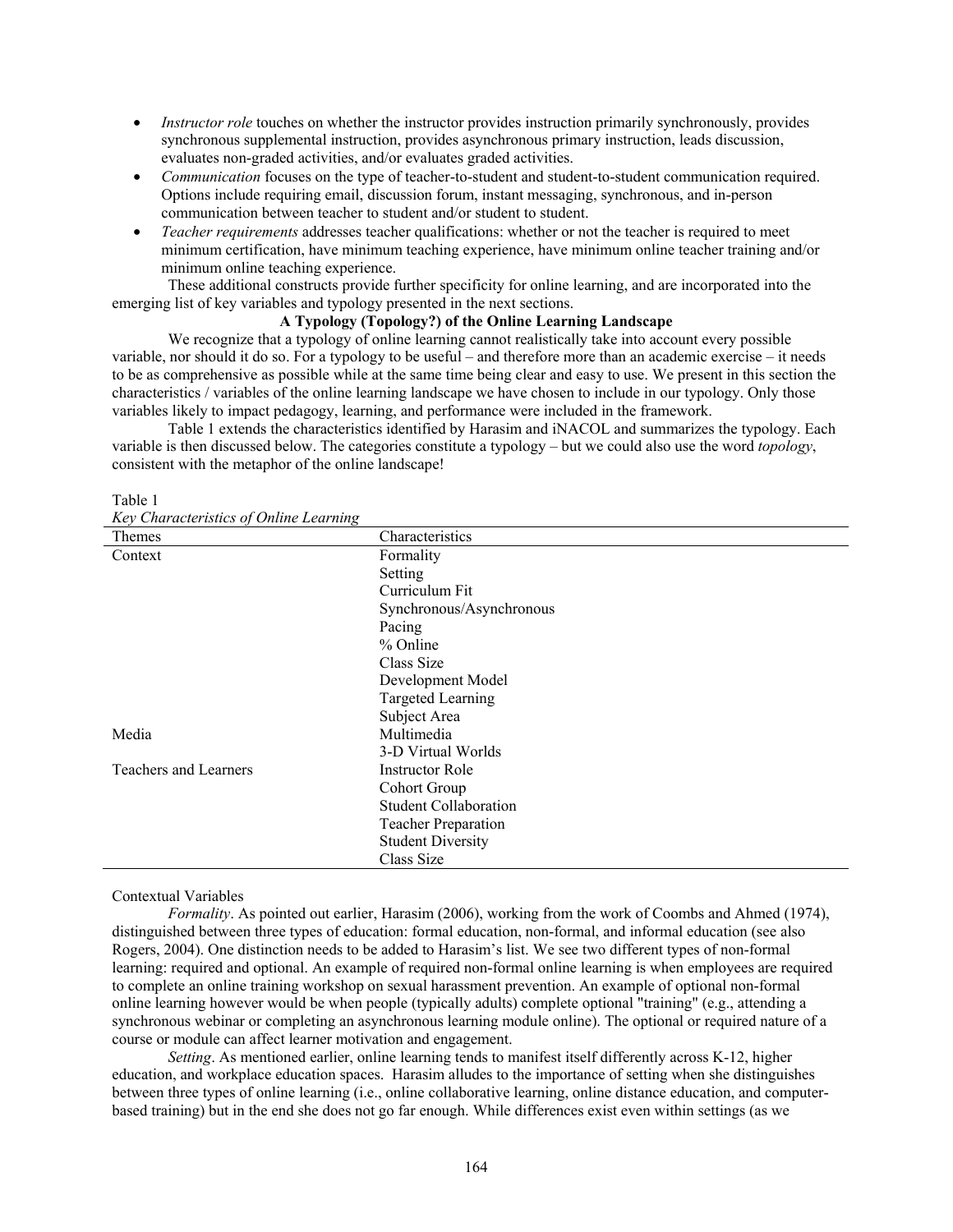address, e.g., under subject area), there are important differences across setting of use. For instance, in K-12 online learning, online faculty have to address standards, standardized testing, and even continuous communication with parents in ways that higher education and corporate/professional faculty do not. Similarly, corporate/professional spaces often benefit from the ability to "require" an employee to complete an online learning experience, which adds affordances and constraints (particularly costs).

*Curriculum Fit*. This variable is related to the formality of a course. Some online courses and modules fit neatly into a larger curriculum plan, while others do not. Some smaller-scale modules, often self-paced, fit within a more traditional course. This link to a larger curriculum or credentialing purpose affects how students and instructors think of learning and instruction within the course. Prerequisites become an issue, as do the specificity of learning outcomes, which may be used by another course as prerequisite knowledge.

*Pacing*. The pacing is another key variable that must be taken into account. There really are two parts of pacing that should be considered. First, does the course (or non-formal learning experience) follow some type of pre-defined schedule? Second, does the learner have the ability to complete the learning experience at his or her own pace? Regarding the first point, for years the accelerated learning movement has questioned the importance of "seattime." That is, they have argued that people (especially adult learners) can learn the same amount of content in an accelerated term (e.g., 8 weeks) than in a traditional semester (e.g., 15 weeks) (Wlodkowski, 2003; Wlodkowski & Westover, 1999; Wlodkowski, Mauldin, & Gahn, 2001). While more research needs to be conducted on this (especially on accelerated online courses), most can agree that there is nothing sacrosanct about a 15-week semester. And while seat time does not equate to learning, the amount of time available in an online learning experience influences the sequence and scope as well as learners' ability to connect with each other. For instance, research on social presence has suggested that social presence is established early in a course, which builds the foundation for a Community of Inquiry to be established and subsequent learning (Garrison & Anderson, 2003; Shea, Li, & Pickett, 2006). Shortening the duration could likely impact how learners establish a Community of Inquiry (Lowenthal  $\&$ Lowenthal, 2009). Similarly, but for different reasons, allowing learners to progress at their own pace is likely to influence the types of instructional activities included.

*% Online*. The increased use of course management systems (CMS) at campuses across the country and Web 2.0 applications is making it easier for faculty to incorporate online aspects into their face-to-face courses. From simply uploading their syllabus to the web to having simple discussions online, face-to-face instructors are using the Internet in their courses – thus blurring the line between face-to-face and online courses. Further, online courses and programs throughout the country commonly integrate face-to-face components – e.g., a meet and greet before the course begins or required face-to-face meetings – into their courses and programs. While face-to-face encounters like these are a positive addition, and blended learning experiences perhaps the best of both worlds (Shank, 2004)), they are unquestionably different than fully online courses, often leading to different learning activities and designs.

*Class Size*. Class size is also an important variable to consider when designing or researching online learning. While some have argued that enrollments in online courses should be between  $15 - 25$  students, many online courses have anywhere from 25-70 students enrolled in them at any given time. An online course with 50+ students is very different from one with 15.

*Development Model*. Early attempts at online teaching, at least in the higher education sector, were simply adaptations of classroom-based courses designed and developed by individual faculty interested in the new medium (Lowenthal & White, 2009). Many colleges and universities still rely on a faculty-driven design and development model, which Bates (1997) has characterized as the "Loan Ranger and Tonto" approach because of its heavy reliance on individual faculty. However, as the demand for entire academic programs offered online has increased coupled with continued technological innovation – many institutions are realizing that the development and delivery of online education is an increasingly complicated process, requiring both a specialized pedagogy and a technological expertise possessed by few faculty (Lynch, 2005; Oblinger & Hawkins, 2006; Wray et al., 2008).

 As a result, across all sectors of the online learning landscape, there is an increased use of specialized individuals (e.g., instructional designers, web developers, flash developers, programmers, video experts, etc…) to design and develop (and sometimes even host) online course materials. These range from specific online learning departments within an institution, to consortiums that lease courses to other institutions, to consultants and publishers leasing and or selling their course materials (see Lowenthal & White). While research needs to be conducted on how using course materials produced by others influences faculty and student satisfaction and student learning (Lowenthal & Lowenthal, 2009), there is a long history of research suggesting that instructional design can improve the quality of course materials (for a recent example see Kidwaii, Howell, Defrain, van Middlesworth, & Spielvogel, 2009).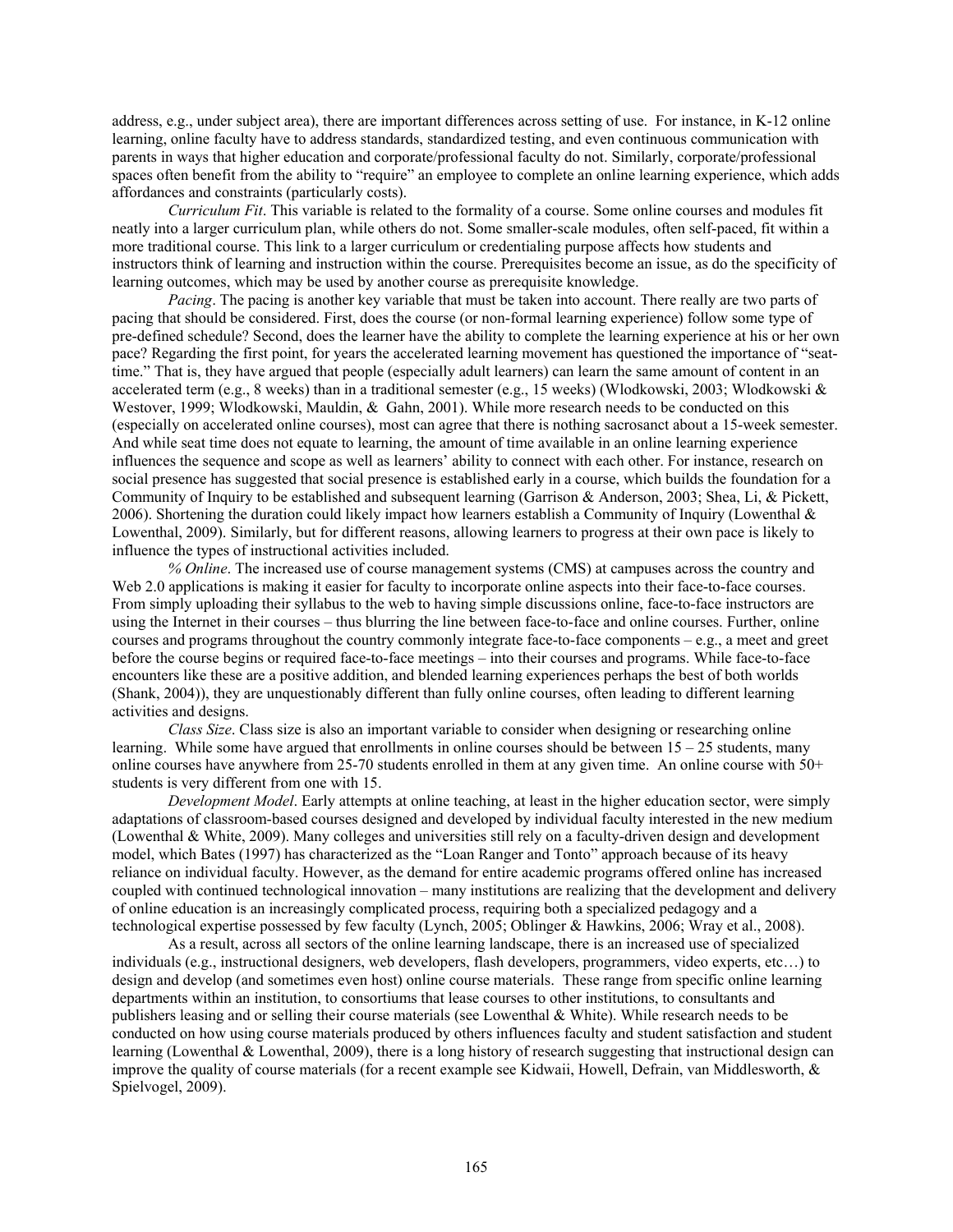*Targeted Learning*. For this variable we are interested in the level of learning targeted – is the course knowledge-based, skill-based, or targeting complex, authentic performance that integrates knowledge and skill together? Determining the primary kind of learning goal can be surprisingly difficult when reading research reports. Knowing the kind of learning being targeted can provide a context for understanding research findings and how to generalize them to similar cases and needs.

*Subject Area*. Researchers of online learning have not adequately investigated the differences among specific academic disciplines (Arbaugh, 2005; Lowenthal & Lowenthal, 2009; Lowenthal, Lowenthal, & White, 2009; Smith, 2005; Smith, Heindel, Torres-Ayala, 2008; White & Liccardi, 2006). Anderson et al. (2001) suggest that subject differences might exist across disciplines because of differences between "discipline related conceptions of the education process" (p. 13). Similarly, Lowenthal and Lowenthal (2009) argue that differences likely exist because faculty and students belong to different communities of practice, which are constructed and maintained in part upon the language its members use (Street, 1984). Online faculty in certain fields of study and practice (e.g., education) communicate differently than those in other fields (e.g., business). Similarly, students' expectations regarding appropriate forms of communication, and ultimately things like presence or even work load, are likely to vary across academic disciplines. While we often like to think of good teaching as good teaching (Ragan, 1999), in practice, good teaching always happens in a specific context with specific forms of discourse (Lowenthal  $\&$ Lowenthal, 2009; Lowenthal, Lowenthal, & White, 2009). Media

 This category presently contains only two sub-items. We have kept it separate conceptually because of its importance for online learning and its potential for continuing development.

*Multimedia*. Despite the increase in the availability of multimedia, most online courses tend to be primarily text-based (Parry, 2009; WCET, 2009). There has been a long history of debates about whether or not media can actually improve learning. This is not the place to continue this debate. But suffice it to say that people assume that online courses leverage multimedia when in fact, research suggests that most online courses (at least in the postsecondary sector) remain primarily text-based (Parry, 2009; WCET, 2009). It is important for researchers and practitioners alike to recognize this trend and strive to be as explicit as possible about the media usage in any online courses or programs they talk about.

*Virtual Worlds*. Increasingly educators are exploring the potential for using 3-D virtual worlds like Second Life for learning – especially in online learning environments (see Bronack, Cheney, Riedl, & Tashner 2008; Bronack, Sanders, Cheney, Riedl, Tashner, & Matzen, 2008). The use of these virtual worlds ranges from fully immersed online learning experiences to blended approaches. Over time we expect immersive environments to be commonplace learning resources.

# Teachers and Learners

*Instructor Role*. The role of the instructor in online learning environments is often described as being more of a "guide-on- the-side" rather than a "sage-on-the-stage" (King, 1993). However, this cliché can be taken to extremes; there is a fine line between being a guide on the side and being absent at critical learning junctures (Lowenthal & Parscal, 2008). The role of the instructor may reasonably be different across online courses. For instance, self-paced courses typically do not include an instructor. In contrast, many survey courses at the undergraduate level are fairly instructor- and lecture oriented.

*Cohort Group*. Research about online learning suggests that students often feel isolated (Bischoff, 2000; Ludwig-Hardman & Dunlap, 2003) and alone in online learning environments (Grubb & Hines, 2000; Robinson, 2000). Attrition rates for online programs continue to be higher than ground-based programs (Carr, 2000; Moody, 2004; Phipps & Merisotis, 1999; Willging & Johnson, 2004). Whether an online course is part of a cohort – that is, a group of students completing the program together, typically in a set sequence – is likely to influence students' ability to establish a learning community online as well as whether they persist and complete the program. Everything from group-work to project based assignments is likely to be influenced by the degree to which students have had past experience taking online courses together.

*Communication*. From its early days, online learning has been characterized by its use of communication technology (e.g., asynchronous vs. synchronous). While asynchronous communication technology – primarily threaded discussions and email – still dominates online learning (when communication technology is used), a growing number of people are using synchronous communication technologies and an even increasing number are using a blend of the two (Chundur & Prakash, 2009). Research on asynchronous and synchronous communication technologies suggests that each of these technologies have their affordances and constraints (Horton, 2006). These affordances and constraints are likely to influence student satisfaction as well as student learning and therefore should be carefully thought about and described in detail when describing an online course or program of study.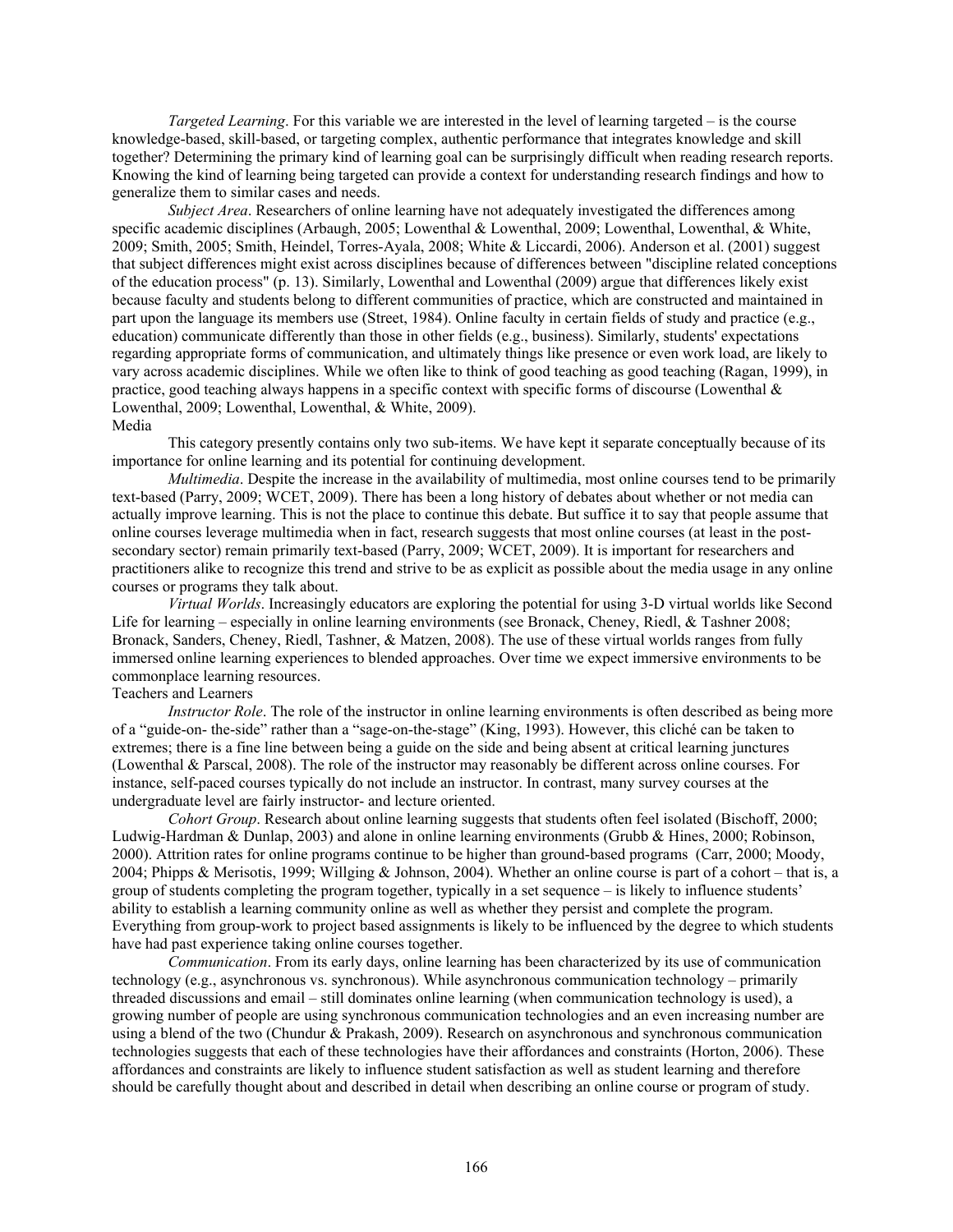*Student Collaboration*. The degree to which student collaborate with each other in an online course is an important variable to consider. Some instructor-led courses are very teacher-centric, with some discussion but very little collaboration on projects and assignments. Other courses utilize and rely on a great deal of collaborative group work. In our experience, for every highly collaborative course, there are many others with very low levels of collaboration. Rather than assume a course is collaborative because it is a group-paced course or that it is not collaborative because it is more self-paced, we posit that researchers of online learning need to explicitly describe the level of collaboration in the courses they study.

*Teacher Preparation*. People tend to assume that anyone can teach. For instance, in the higher education sector, a terminal degree is a license to teach; that is, "knowing a subject well is sufficient training to teach it" (Stevens, 1988, p.64). Similar assumptions and practices can be found in workplace learning environments. And while K-12 sectors have a history of requiring some type of teacher training – whether a traditional teaching certificate or alternative/emergency license – before being able to teach, only six of the ten programs surveyed in Cavanaugh et al. (2009) – iNACOL's brief cited earlier – have minimum online teacher training requirements and only one out of ten programs actually required teachers to have online teaching experience. As mentioned earlier, while good teaching is good teaching, researchers and practitioners alike have shown that teaching online is different than teaching in a face-to-face environment (Palloff & Pratt, 1999; Ragan, 1999; Salmon, 2003).

 A number of institutions are now requiring some form of preparation for online instructors. Prior to teaching online for the first time, faculty in Regis University's College of Professional Studies must take part in a three-week assessment and training process online followed by an internship/mentoring process (Parscal & Florence, 2004). Regis is not alone. A growing number of programs are providing (and sometimes even requiring) training and development to teach online. For instance, faculty in the SUNY system have received exceptional training and development for nearly a decade (see Shea, Fredericksen, Pickett, & Pelz, 2003; Shea, Pickett, & Pelz, 2003). We suspect that just like in K-12 face-to-face settings (see Monk, Walberg, & Wong, 2001), the quality of the online teacher highly influences student learning.

*Student Diversity*. Online courses are more diverse than ever before – but so are the students completing them. With the increase of non-traditional students (at least in the higher education sector) coupled with an everincreasing number of international learners (in both the higher education and corporate/professional sectors), more online courses consist of a very heterogeneous audience. The level of homogeneity in terms of prior knowledge, culture, and language can affect levels of course participation and learning (Parrish & VanBerschot, 2009). A One-Page Rating Form

 The list of variables in the previous section is not meant to be exhaustive. Rather, we outline key variables that need to be considered when talking about online learning. We recognize, and invite, other researchers to help us expand or refine the framework. Table 2 below casts the framework into a rating form for use by researchers and practitioners. The form is in draft mode; a polished formatted version needs to be prepared. The goal is to keep it on a single page for usability reasons. We believe a convenient form can have significant value. Researchers and consumers of research can benefit from this kind of specificity to make generalizations and interpretations easier and more accurate. In practice, instructors and students can benefit from this level of description through improved information to consumers, and for accountability and program-improvement purposes.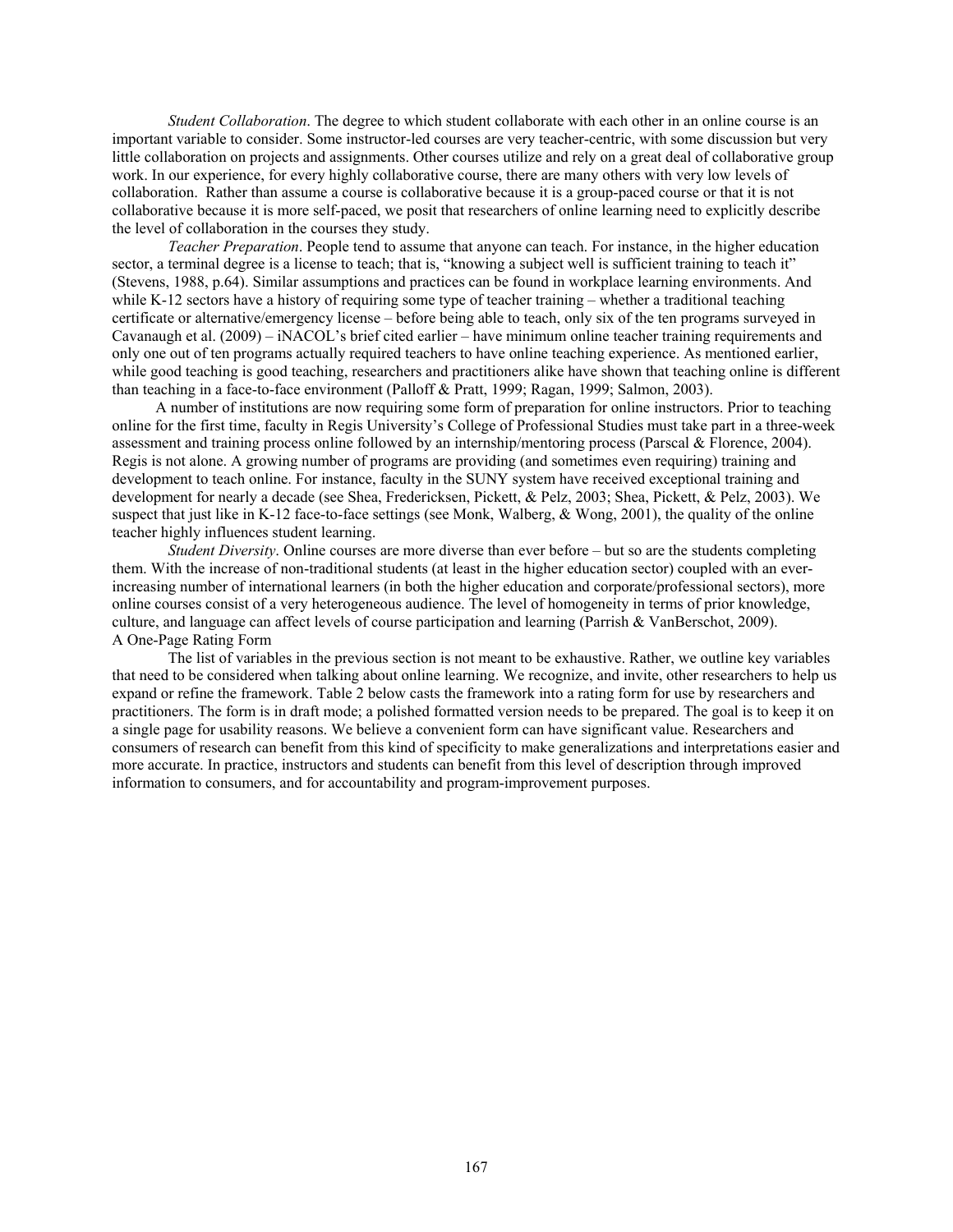| Druji One 1 ugo 1 orm jor Kuling or Description<br>CONTEXT - Course setup, puporse, and fit |                                                                                      |                                                                                            |  |                     |                                           |                         |                           |              |                                                    |                       |  |
|---------------------------------------------------------------------------------------------|--------------------------------------------------------------------------------------|--------------------------------------------------------------------------------------------|--|---------------------|-------------------------------------------|-------------------------|---------------------------|--------------|----------------------------------------------------|-----------------------|--|
| Formality                                                                                   | Formal/Credit                                                                        |                                                                                            |  | Required Non-formal |                                           | Optional Non-<br>formal |                           | Informal     |                                                    |                       |  |
| Setting                                                                                     | $K-12$                                                                               | Higher Ed.                                                                                 |  |                     |                                           |                         | Workplace Learning        |              | Other [specify]                                    |                       |  |
| Curriculum Fit                                                                              |                                                                                      | Course within Credential or                                                                |  |                     | Module Embedded within a Course           |                         |                           |              | <b>Stand-Alone Module</b>                          |                       |  |
|                                                                                             | Degree<br>or Credential                                                              |                                                                                            |  |                     |                                           |                         |                           |              |                                                    |                       |  |
| Synchronous                                                                                 | [Specify % synchronous and asynchronous]                                             |                                                                                            |  |                     |                                           |                         |                           |              |                                                    |                       |  |
| Pacing                                                                                      | Fixed - Standard                                                                     |                                                                                            |  |                     | Fixd - Accelerated                        |                         | Self-Paced on             |              |                                                    | Completely Self-Paced |  |
|                                                                                             | Term<br>Term                                                                         |                                                                                            |  |                     |                                           |                         |                           |              |                                                    |                       |  |
| % Online                                                                                    | [Specify % online and on-site]                                                       |                                                                                            |  |                     |                                           |                         |                           |              |                                                    |                       |  |
| Develpment                                                                                  | Course was                                                                           | Course was                                                                                 |  |                     | Instructor is<br>Instructor is teaching a |                         |                           |              | Course is                                          |                       |  |
| Model                                                                                       | purchased                                                                            | collaboratively                                                                            |  |                     | teaching a course                         |                         | course in which Web-      |              |                                                    | designed,             |  |
|                                                                                             | by a vendor                                                                          | designed and                                                                               |  |                     | designed and                              |                         | based or other materials  |              |                                                    | developed, and        |  |
|                                                                                             |                                                                                      | developed by a                                                                             |  |                     | developed by                              | designed by others are  |                           |              |                                                    | taught by the         |  |
|                                                                                             |                                                                                      | team or unit                                                                               |  |                     | another faculty                           |                         | incorporated into his/her |              |                                                    | instructor            |  |
|                                                                                             |                                                                                      |                                                                                            |  |                     |                                           |                         | own materials             |              |                                                    |                       |  |
| Targeted                                                                                    |                                                                                      | Knowledge/memory/text                                                                      |  |                     | Skills and operations                     |                         |                           |              | Higher-order/authentic                             |                       |  |
| Learning                                                                                    | processing                                                                           |                                                                                            |  |                     |                                           |                         |                           |              | performing                                         |                       |  |
| Subject Area                                                                                | [Specify]                                                                            |                                                                                            |  |                     |                                           |                         |                           |              |                                                    |                       |  |
| MEDIA - Use and integration of multimedia and virtual worlds                                |                                                                                      |                                                                                            |  |                     |                                           |                         |                           |              |                                                    |                       |  |
| Multimedia                                                                                  | Primarily Audio and                                                                  |                                                                                            |  |                     |                                           | <b>Blended Media</b>    |                           |              | Primarily Text-based                               |                       |  |
|                                                                                             | Video                                                                                |                                                                                            |  |                     |                                           |                         |                           |              |                                                    |                       |  |
| 3-D Virtual                                                                                 | <b>Fully Immersed</b><br>Blended                                                     |                                                                                            |  |                     | Supplemental                              |                         |                           | No 3-D World |                                                    |                       |  |
| World                                                                                       |                                                                                      |                                                                                            |  |                     |                                           |                         |                           |              |                                                    |                       |  |
| TEACHERS AND LEARNERS                                                                       |                                                                                      |                                                                                            |  |                     |                                           |                         |                           |              |                                                    |                       |  |
| <b>Instructor Role</b>                                                                      | Instructor - highly<br>Instructor – less engaged/present                             |                                                                                            |  |                     |                                           |                         |                           |              | No Instructor                                      |                       |  |
|                                                                                             |                                                                                      | engaged/present                                                                            |  |                     |                                           |                         |                           |              |                                                    |                       |  |
| Cohort Group                                                                                | Continuing Cohort or<br>New Cohort<br>Non $\overline{\text{Cohort}}$ – most students |                                                                                            |  |                     |                                           |                         |                           |              |                                                    |                       |  |
| Communication                                                                               | Regular                                                                              | <b>Established Group</b><br>Communication                                                  |  |                     |                                           |                         | Communication             |              | don't know each other<br>Very little communication |                       |  |
|                                                                                             | communication with                                                                   |                                                                                            |  |                     | primarily with students<br>faculty        |                         | primarily with            |              | with faculty or students                           |                       |  |
|                                                                                             |                                                                                      |                                                                                            |  |                     |                                           |                         |                           |              |                                                    |                       |  |
|                                                                                             | faculty and between<br>students                                                      |                                                                                            |  |                     |                                           |                         |                           |              |                                                    |                       |  |
| Student                                                                                     |                                                                                      | Ongoing student collaboration<br>Occasional collaboration<br>Student collaboration is rare |  |                     |                                           |                         |                           |              |                                                    |                       |  |
| Collaboration                                                                               | on projects and issues that arise<br>among students                                  |                                                                                            |  |                     |                                           |                         |                           |              |                                                    |                       |  |
| Teacher                                                                                     |                                                                                      | Trained/Experience                                                                         |  |                     | <b>Trained but First Time</b>             | First Time Teaching     |                           |              | Not Applicable ( $\overline{\text{No}}$            |                       |  |
| Preparation                                                                                 |                                                                                      | d Online Instructor<br><b>Teaching Online</b>                                              |  |                     |                                           |                         | Online                    |              | Instructor)                                        |                       |  |
|                                                                                             |                                                                                      |                                                                                            |  |                     |                                           |                         |                           |              |                                                    |                       |  |
| Student                                                                                     | Heterogeneous [Describe in space provided]<br>Homogeneous [Describe]                 |                                                                                            |  |                     |                                           |                         |                           |              |                                                    |                       |  |
| Diversity                                                                                   |                                                                                      |                                                                                            |  |                     |                                           |                         |                           |              |                                                    |                       |  |
| <b>Class Size</b>                                                                           | [Specify class size or class size estimate]                                          |                                                                                            |  |                     |                                           |                         |                           |              |                                                    |                       |  |

# Table 2 *Draft One-Page Form for Rating or Description*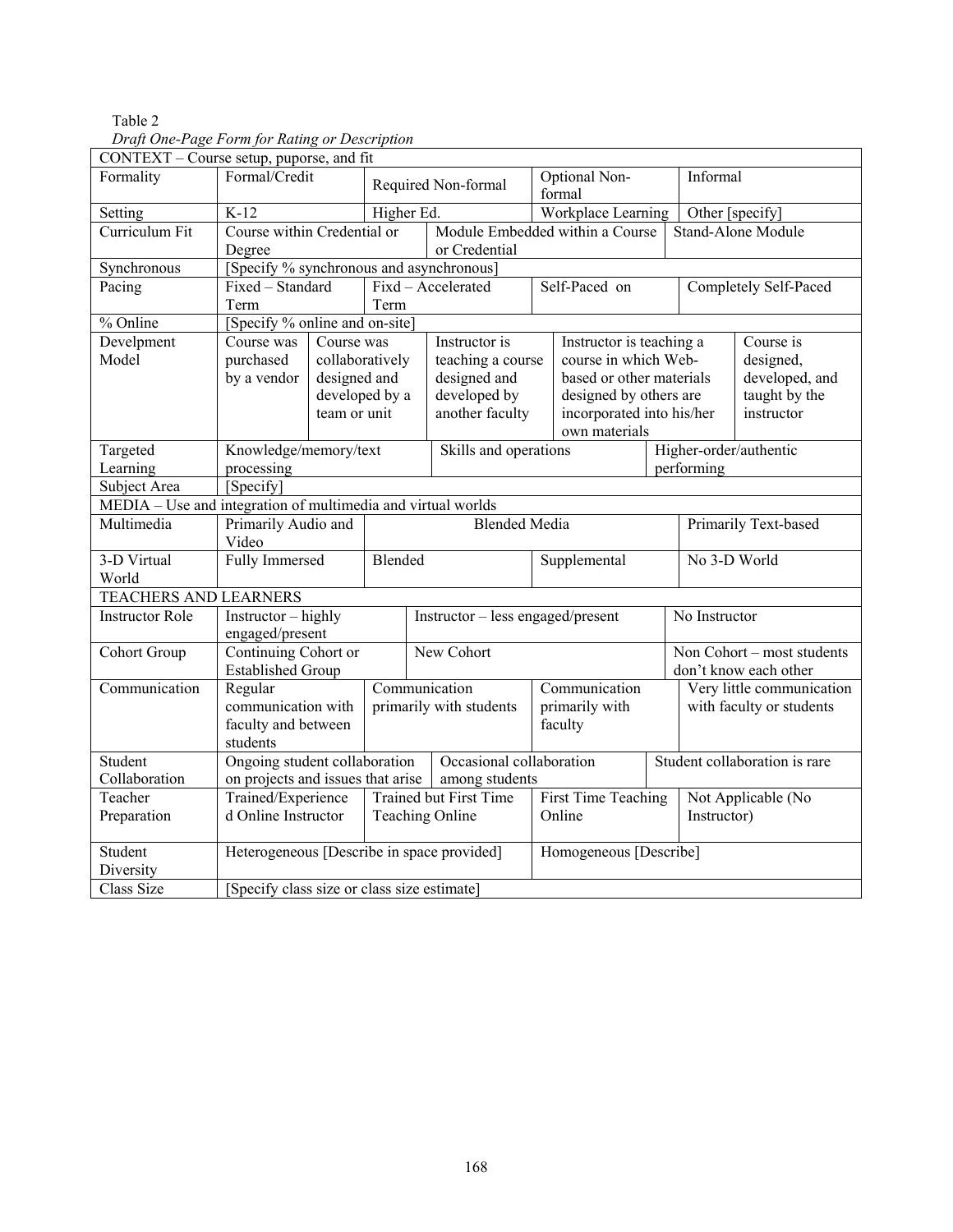### **Conclusion/Implications**

We are fully aware that trying to develop a stable and comprehensive typology of the online learning landscape is a challenging agenda. It may require more than an analytic exercise – students and professionals, for example, could report the most salient features that distinguish one product or experience from another. We thus see this as a work in progress. However, we also recognize that many of the current ways we talk about and think about online learning are inadequate in that they simply fail to take into account the complexities of online learning.

### **References**

- Allen, I. E., & Seaman, J. (2006). Making the grade: Online education in the United States, 2006. Needham, MA: Sloan-C. Retrieved from http://www.sloan-c.org/publications/survey/survey06.asp
- Allen, I., E., & Seaman, J. (2008). Staying the course: Online education in the United States, 2008. Needham, MA: Slocan-C. Retrieved from http://www.sloan-c.org/publications/survey/pdf/staying\_the\_course.pdf
- Amiel, T., & Reeves, T. C. (2008). Design-based research and educational technology: Rethinking technology and the research agenda. *Educational Technology & Society*, *11* (4), 29–40. Retrieved from http://www.ifets.info/journals/11\_4/3.pdf
- Anderson, T., Rourke, L., Garrison, D. R., & Archer, W. (2001). Assessing teaching presence in a computer conferencing context. *Journal of Asynchronous Learning Networks, 5*(2), 1-17.
- Arbaugh, J. B. (2005). How much does" subject matter" matter? A study of disciplinary effects in on-line MBA courses. *Academy of Management Learning & Education, 4*(1), 57-73.
- Bates, A. W. (1997). Restructuring the university for technological change. Paper presented at the Carnegie foundation of the advancement of teaching: What kind of university? Retrieved December 1, 2007, from http://bates.cstudies.ubc.ca/carnegie/carnegie.html
- Bischoff, A. (2000). The elements of effective online teaching: Overcoming the barriers of success. In K. W. White & B. H. Weight (Eds.), *The online teaching guide: A handbook of attitudes, strategies, and techniques for the virtual classroom* (pp. 57-72). Boston: Allyn and Bacon.
- Brandon, B. (Ed.). (2007). *The E-Learning Guild's handbook of e-learning strategy.* Santa Rosa, CA: The E-Learning Guild. Retrieved from http://www.learningpeaks.com/100107\_strategy-ebook(2).pdf
- Bernard, R. M., Abrami, P. C., Lou, Y., Borokhovski, E., Wade, A., Wozney, L., et al. (2004). How does distance education compare with classroom instruction? A meta-analysis of the empirical literature. *Review of Educational Research, 74*(3), 379-439.
- Bronack, S., Sanders, R., Cheney, A., Riedl, R., Tashner, J., & Matzen, N. (2008). Presence pedagogy: Teaching in a 3D virtual immersive world. *International Journal of Teaching and Learning in Higher Education, 20*(1), 59-69.
- Bronack, S., Cheney, A., Riedl, R., & Tashner, J. (2008). Designing virtual worlds to facilitate communication: Issues, considerations, and lessons learned. *Technical Communication, 55*(3), 261-269.
- Brown, J. S., Collins, A., & Duguid, P. (1989). Situated cognition and the culture of learning. *Educational Researcher, 18*(1), 32-42.
- Carr, S. (2000, February 11). As distance education comes of age, the challenge is keeping the students. *The Chronicle of Higher Education, 46*(23), A39-A41. Retrieved from http://chronicle.com/free/v46/i23/ 23a00101.htm
- Cavanaugh, C., Barbour, M., Brown, R., Diamond, D., Lowes, S., Powell, A., Rose, R., Scheick, A., Scribner, D., & Van der Molen, J. (2009, September). Research committee issues brief: Examining communication and interaction in online teaching. Vienna, VA: International Association for K-12 Online Learning. Retrieved from http://www.inacol.org/research/docs/NACOL\_QualityTeaching-lr.pdf
- Chundur, S. & Prakash, S. (2009). Synchronous vs asynchronous communications what works best in an online environment? Lessons Learnt. In *Proceedings of World Conference on Educational Multimedia, Hypermedia and Telecommunications 2009* (pp. 3541-3545). Chesapeake, VA: AACE. Retrieved from http://www.editlib.org/p/31991
- Coombs, P. H., & Ahmed, M. (1974) *Attacking rural poverty: How non-formal education can help.* Baltimore, MD: John Hopkins University Press.
- Dellinger, A. B. (2007). Toward a unified validation framework in mixed methods research. *Journal of Mixed Methods Research, 1*(4), 309-332.
- DeRouin, R., Fritzsche, B. A., & Salas, E. (2004). Optimizing e-learning: Research-based guidelines for learnercontrolled training. *Human Resource Management, 43*(2/3), 147–162. Retrieved from http://www.qou.edu/homePage/arabic/researchProgram/eLearningResearchs/optimizing.pdf
- Garrison, D. R., & Anderson, T. (2003). *E-Learning in the 21st century: A framework for research and practice*. London: Routledge/Falmer.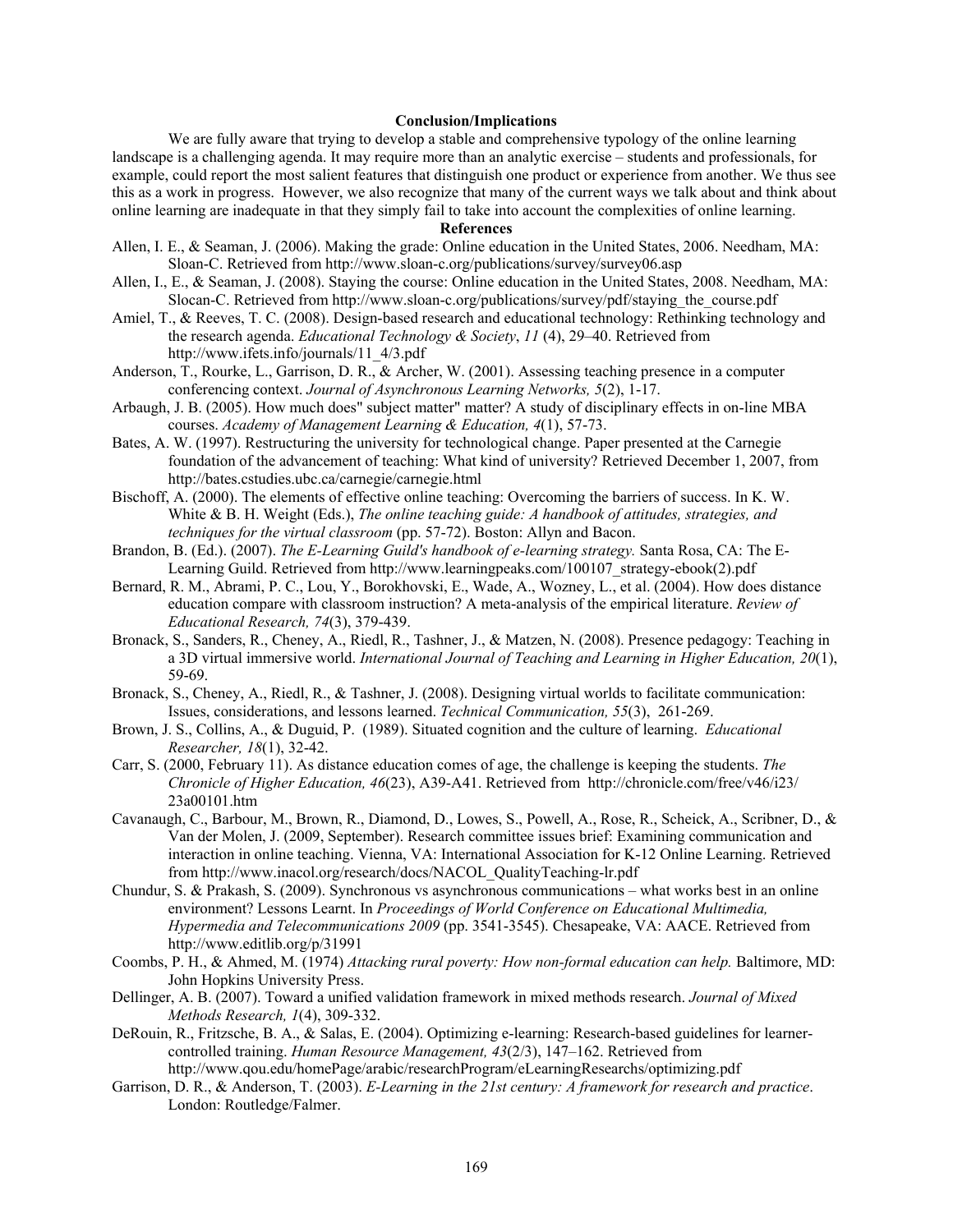- Grubb, A., & Hines, M. (2000). Tearing down barriers and building communities: Pedagogical strategies for the web-based environment. In R. A. Cole (Ed.), *Issues in Web-based pedagogy: A critical primer* (pp. 365-380). Westport, CT: Greenwood Press.
- Hagedorn, L. S. (2005). How to define retention: A new look at an old problem. In A. Seidman & V. Tinto, *College student retention* (pp. 89-106). Westport, CT: Praeger Publishers.
- Harasim, L. (2006). A history of e-learning: Shift happened. In J. Weiss, J. Nolan, J. Hunsinger, & P. Trifonas (Eds.), *The international handbook of virtual learning environments* (pp. 59-94). Netherlands: Springer.
- Harasim, L. (2000). Shift happens: Online education as a new paradigm in learning. *Internet and Higher Education, 3*, 41-61.
- Harasim, L. (1993). *Global networks: Computers and communication*. Cambridge, MA: MIT Press.
- Harasim, L. M. (1990). *Online education: Perspectives on a new environment*. New York: Praeger.
- Harasim, L. (1987). Teaching and learning on-line: Issues in designing computer-mediated graduate courses. *Canadian Journal of Educational Communications*, 16(2), 117-135.
- Harasim, L. (1986). Computer learning networks: Educational applications of computer conferencing. *Journal of Distance Education, 1*(1), 59-70.
- Harasim, L., & Johnson, E. M. (1986). Computer conferencing and online education: Designing for the medium. *Canadian Journal for Information Science,10*, 1-15.
- Harasim, L., Hiltz, R., Teles, L., & Turoff, M. (1995). *Learning networks: A field guide to teaching and learning online*. Cambridge, MA: MIT Press.
- Horton, W. (2006). *e-Learning by design*. San Francisco: Pfeiffer.
- Hrastinski, S. (2008). Asynchronous & synchronous e-learning. *Educause Quarterly, 31*(4), 51-55.
- Kidwaii, K., Howell, P., Defrain, R., van Middlesworth, H., & Spielvogel, E. (2009, October). *Return on investment on an instructional design intervention: Sharing a success story*. Paper presented at the meeting of the Association for Educational Communications and Technology, Louisville, Kentucky.
- King, A. (1993). From sage on the stage to guide on the side. *College Teaching, 41*(1), 30-35.
- Lave, J., & Wenger, E. (1991). *Situated learning: Legitimate peripheral participation*. Cambridge, England: Cambridge University Press.
- Lincoln, Y. S., & Guba, E. G. (1985). *Naturalistic inquiry*. Beverly Hills, CA: Sage.
- Lokken, F. (2009, March). Distance education survey results: Tracking the impact of eLearning at community colleges. Washington, DC: Instructional Technology Council. Retrieved from http://www.itcnetwork.org/file.php?file=/1/ITCAnnualSurveyMarch2009Final.pdf
- Lowenthal, A., & Lowenthal, P. R. (2009, April). Revisiting teaching presence: An analysis of teaching presence across discourse communities. Paper presented at the annual meeting of the American Education Research Association, San Diego, CA.
- Lowenthal, P. R., Lowenthal, D. A., & White, J. W. (2009, October). The changing nature of online communities of inquiry: An analysis of how discourse and time shapes students' perceptions of presence. Paper presented the 2009 AECT International Convention, Louisville, KY.
- Lowenthal, P. R., & Leech, N. (2009). Mixed research and online learning: Strategies for improvement. In T. T. Kidd (Ed.), *Online education and adult learning: New frontiers for teaching practices* (pp. 202-211). Hershey, PA: IGI Global.
- Lowenthal, P. R., & Parscal, T. (2008). Teaching presence. *The Learning Curve, 3*(4), 1-2, 4.
- Lowenthal, P. R., & White, J. W. (2009). Enterprise model. In P. Rogers, G. Berg, J. Boettcher, C. Howard, L. Justice, & K. Schenk (Eds.), *Encyclopedia of distance and online learning* (2nd ed., pp. 932-936). Hershey, PA: IGI Global.
- Lowenthal, P. R., & Wilson, B. G. (in press). Labels do matter! A critique of AECT's redefinition of the field. *TechTrends*.
- Ludwig-Hardman, S., & Dunlap, J. C. (2003). Learning support services for online students: Scaffolding for success. *International Review of Research in Open and Distance Learning, 4*(1). Retrieved from http://www.irrodl.org/index.php/irrodl/article/view/ 131/211
- Lynch, D. (2005). Success versus value: What do we mean by the business of online education? In J. R. Bourne & J. C. Moore, *Elements of Quality Online Education: Engaging Communities, Vol. 6* (183-195). Needham, MA: Sloan-C.
- Meyer, K. A. (2002). Quality in distance education: Focus on on-line learning (ASHE-ERIC Higher Education Report). San Francisco: Jossey Bass.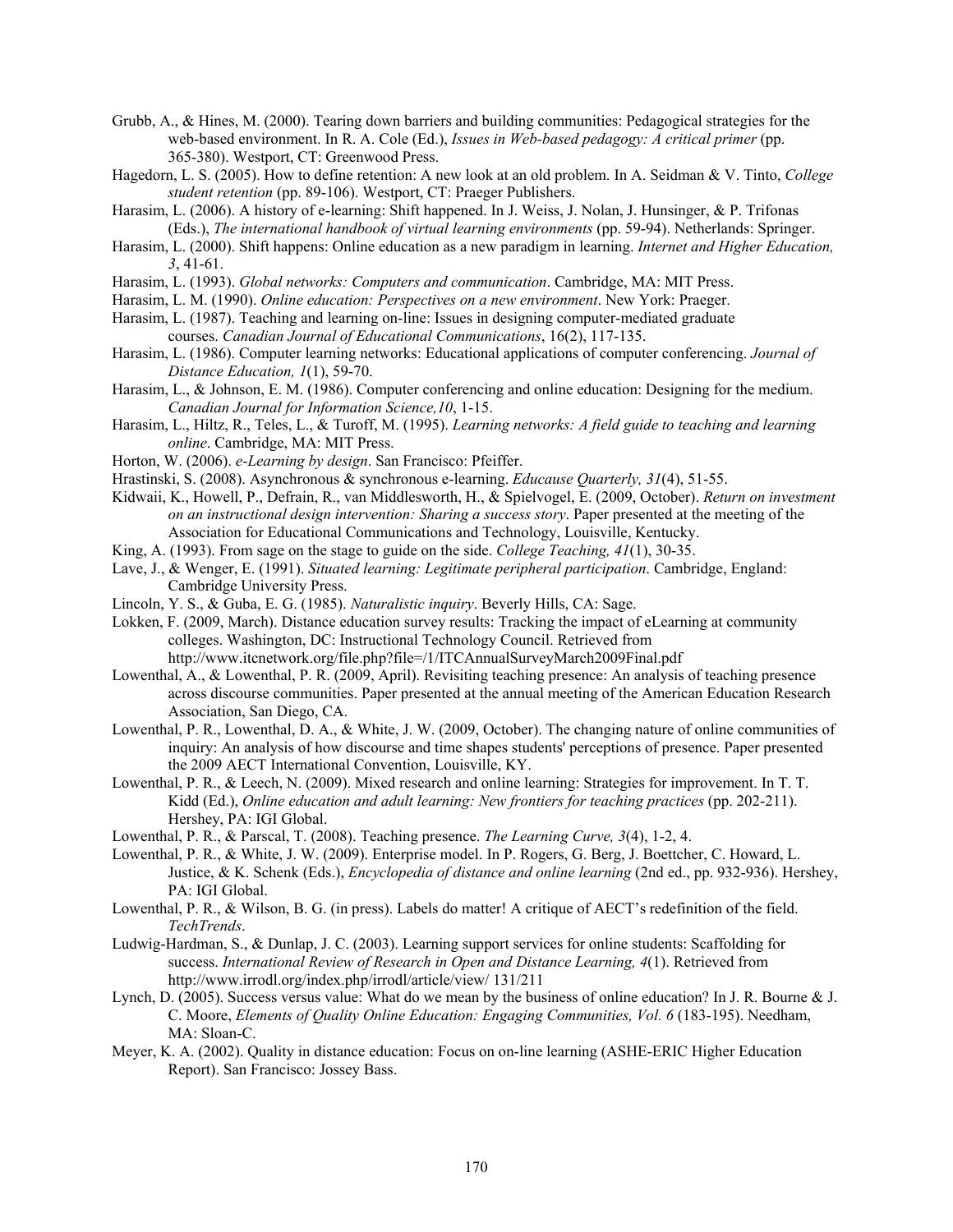- Meyer, K. A. (2004). Putting the distance learning comparison study in perspective: Its role as personal journey research. *Online Journal of Distance Learning Administration, 7*(1). Retrieved from http://www.westga.edu/~distance/ojdla/spring71/meyer71.html
- Moore, M.G., & Anderson, W. G. (2003). *Handbook of distance education*. Mahwah, NJ: Lawrence Erlbaum Associates.
- Monk, D. H., Walberg, H. J., & Wang, M. C. (2001). *Improving educational productivity. Research in educational productivity, Volume 1*. Greenwich, CT: Information Age Publishing.
- Oblinger, D. G., & Hawkins, B. L. (2006). The myth about online course development. *EDUCAUSE Review, 41*(1), 14-15.
- Palloff, R. N., & Pratt, K. (1999). *Building learning communities in cyberspace*. San Francisco: Jossey-Bass.
- Parrish, P., & Linden-VanBerschot, J. A. (2009, November). *Teaching culture: The challenges of multi-cultural education and training*. Unpublished manuscript.
- Parry, M. (2009, October 19). Online programs: Profits are there, technological innovation is not. *The Chronicle of Higher Education.* Retrieved from http://chronicle.com/blogPost/Online-Programs-Profits-Are/8517/?sid=wc&utm\_source=wc&utm\_medium=en
- Parscal, T., & Florence, G. (2004). Many cooks may sweeten the broth: A collaborative approach to online faculty training, support, and development. Paper presented at Educause, Denver.
- Picciano, A., & Seaman, J. (2007). K-12 online learning: A survey of U.S. school district administrators. Needham, MA: The Sloan Consortium.
- Phillips, R. A. (2005, December). Pedagogical, institutional and human factors influencing the widespread adoption of educational technology in higher education. In H. Goss (Ed.), Balance, Fidelity, Mobility? Maintaining the Momentum? Proceedings of the 22nd ascilite conference, Brisbane: Queensland University of Technology. Retrieved from http://www.ascilite.org.au/conferences/brisbane05/blogs/proceedings /62\_Phillips.pdf
- Phipps, R., & Merisotis, J. (1999, April). What's the difference? A review of contemporary research on the effectiveness of distance learning in higher education. Washington, DC: The institute for higher education policy.
- Ragan, L. (1999).Good teaching is good teaching: An emerging set of guiding principles and practices for the design and development of distance education. *CAUSE/EFFECT*, *22*(1).
- Reeves, T. C. (1995). Questioning the questions of instructional technology research. In M. R. Simonson & M. Anderson (Eds.), *Proceedings of the Annual Conference of the Association for Educational Communications and Technology, Research and Theory Division* (pp. 459-470), Anaheim, CA. Retrieved from http://it.coe.uga.edu/~treeves/edit6900/deanlecture.pdf
- Robinson, P. (2000). Where is every-body? In R. A. Cole (Ed.), *Issues in Web-based pedagogy: A critical primer* (pp. 111-123). Westport, CT: Greenwood Press.
- Rogers, A. (2004) Looking again at non-formal and informal education towards a new paradigm. *The encyclopaedia of informal education*. Retrieved from http://www.infed.org/biblio/ non\_formal\_paradigm.htm
- Rossett, A. (1987) *Training needs assessment*. Englewood Cliffs, NJ: Educational Technology Publications.
- Salmon, G. (2003). *E-moderating: The key to teaching and learning online* (2nd ed.). London: Taylor & Francis
- Shank, P. (2004). Coloring outside the lines: Rethinking blended learning. In Richards, G. (Ed.), Proceedings of World Conference on E-Learning in Corporate, Government, Healthcare, and Higher Education (pp. 2-6).
- Shea, P., & Bidjerano, T. (2008). Measures of quality in online education: An investigation of the community of inquiry model and the net generation. *Journal of Educational Computing Research, 39*(4), 339–361.
- Shea, P., Li, C. S., & Pickett, A. (2006). A study of teaching presence and student sense of learning community in fully online and web-enhanced college courses. *The Internet and Higher Education*, 9(3), 175−190.
- Shea, P., Fredericksen, E., Pickett, A., & Pelz, W. A preliminary investigation of teaching presence in the SUNY Learning Network. Elements of quality online education: practice and direction (Vol. 4). Needham, MA: Sloan-C.
- Shea, P., Pickett, A., & Pelz, W. (2003). A follow-up investigation of teaching presence in the SUNY Learning Network. *Journal of the Asychronous Learning Network, 7*(2), 61-80.
- Smith, G. (2005). Problems with e-learning we can't ignore: One size does not fit all. In P. Kommers & G. Richards (Eds.), *Proceedings of World Conference on Educational Multimedia, Hypermedia and Telecommunications 2005* (pp. 1506-1511). Chesapeake, VA: AACE.
- Smith, G. G., Heindel, A.J., & Torres-Ayala, A.T. (2008). E-learning commodity or community: Disciplinary differences between online courses. *Internet and Higher Education, 11*(3-4), 152-159.